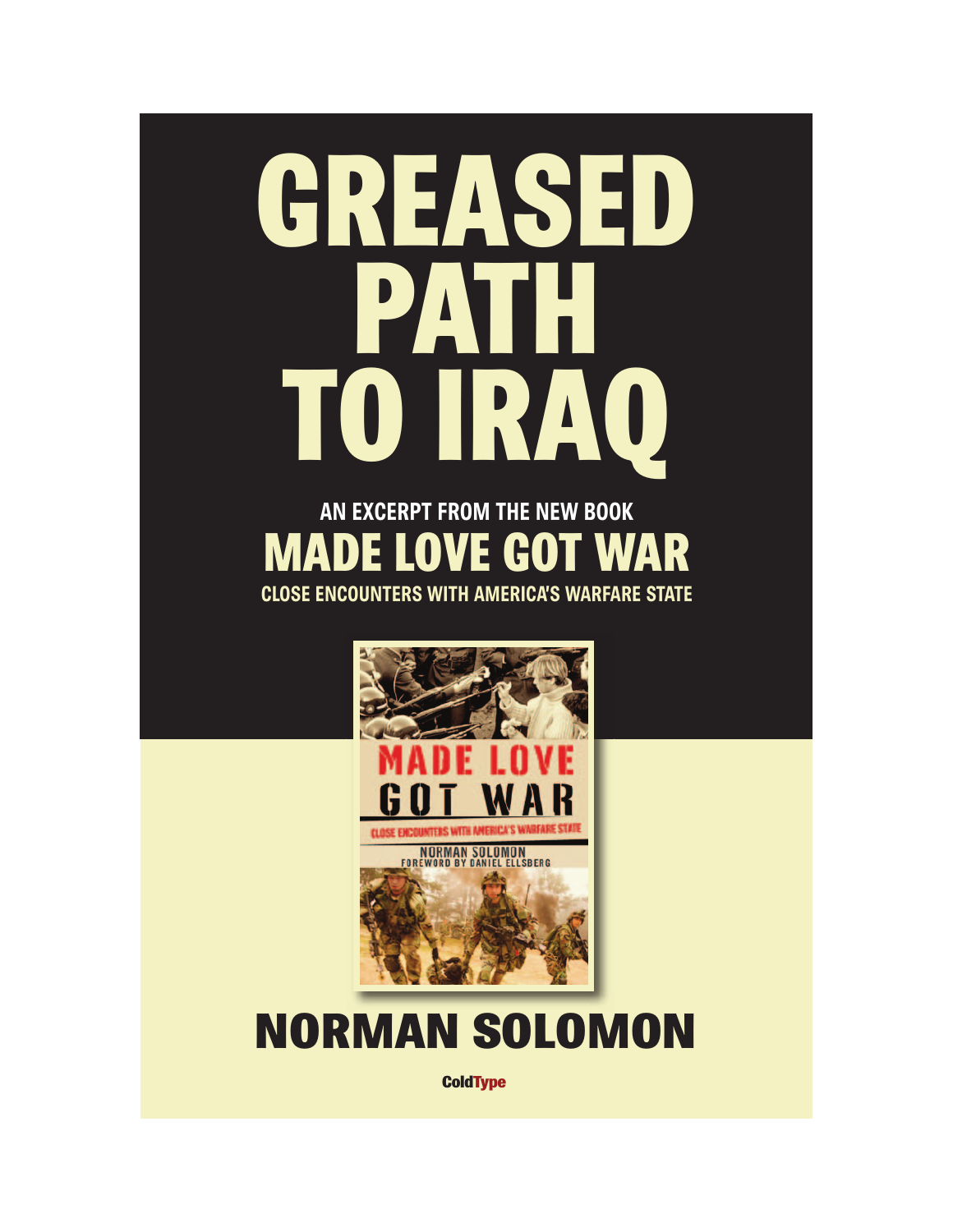

This is an excerpt – Chapter 10 – from **Norman Solomon's** latest book, *Made Love, Got War: Close Encounters with America's Warfare State*, published by PoliPoint Press, of Sausalito, California.

© Norman Solomon 2007

**ISBN-13: 978-0-9778253-4-9 \$24.95 (US), \$26.95 (Canada)**

For more information visit <http://www.madelovenotwar.com>

**Norman Solomon** is the author of 12 other books, including *War Made Easy: How Presidents and Pundits Keep Spinning Us to Death* and, with Reese Erlich, *Target Iraq: What the News Media Didn't Tell You*. A nationally syndicated columnist on media and politics, his articles have appeared in the New York Times, Washington Post, USA Today, Los Angeles Times, Boston Globe, and many other newspapers. He was featured in Bill Moyers' recent PBS documentary Buying the War and a full-length film adaptation of *War Made Easy* produced by the Media Education Foundation. Solomon is the founder and executive director of the Institute for Public Accuracy. He is a recipient of the George Orwell Award, which honors distinguished contributions to honesty and clarity in public language.

Norman Solomon's web site is <http://www.normansolomon.com>



WRITING WORTH READING FROM AROUND THE WORLD <http://www.coldtype.net>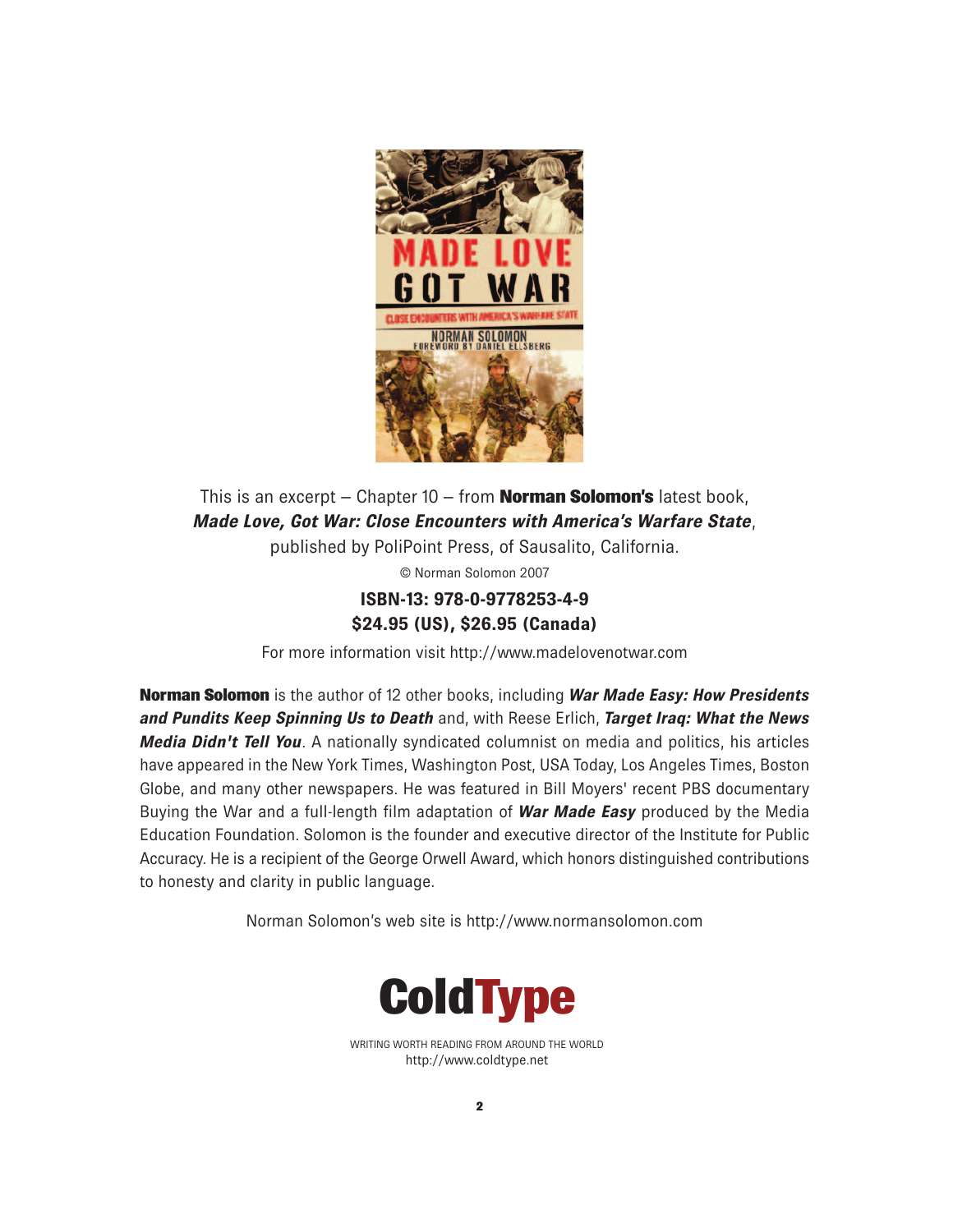### **GREASED PATH TO IRAQ**

The authoritative word came that September 11 had "changed everything." So it was unremarkable when, at the end of 2001, the *St. Louis Post-Dispatch* stated in an editorial: "The unspeakable, the unthinkable, the inconceivable horror of that day changed everything." Meanwhile, the front page of the *San Francisco Chronicle* proclaimed: "Attack on the U.S. changed everyone and everything everywhere." Perception as reality. Five years later, it was timehonored matter of fact, as when the *New York Times* led off a news article this way: "Before September 11 changed everything, President Bush wrestled publicly with the issue of embryonic stem cell research . . ."

Not long after 9/11, I wrote a column urging that U.S. news media adopt a single standard for use of the "terrorist" label. If buildings and civilians are destroyed with planes or bombs in the service of a political agenda, I contended, then journalists should call it "terrorism"—or, if the word couldn't be used evenhandedly in the journalistic voice, it shouldn't be used at all.

**––––––––**

In response I received an email from Jonathan Storm, the TV columnist at the *Philadelphia Inquirer*, saying: "The media's preoccupation with revenue has seeped into the editorial department of most newspapers. The feeling is that you fail to use this type of language at a peril to the bottom line." Four years later, I asked Storm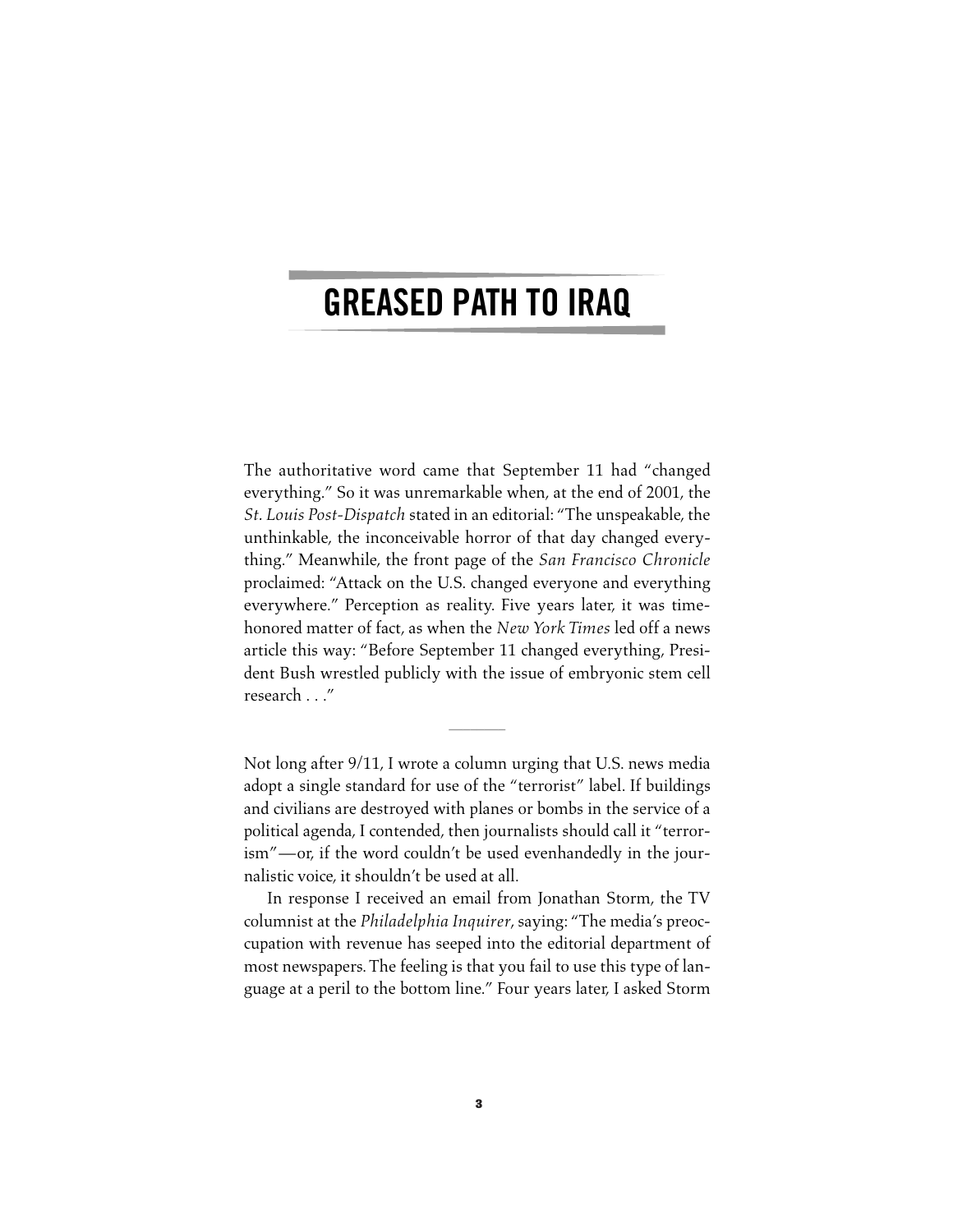for permission to quote his comment. "Go right ahead," he wrote back. And he added: "You put yourself in peril now if you fail to do certain types of stories, much less use certain types of language."

For many years the global news agency Reuters had been refusing to use the words "terrorist" or "terrorism" as a reportorial judgment. But no major U.S. news outlet would follow suit. The American experiences and vantage points were at the core of objectivity. What Osama bin Laden ordered to be done with hijacked airliners was certainly terrorism—and, in mainstream U.S. media, what George W. Bush ordered to be done with gigantic bombs could be nothing of the kind. The implicit media message: *Don't even think about it.*

Post-9/11 fear became the key and the lock. A dream scenario for manipulation: we were attacked, and just about anything is justified as a reaction.With enough fear, any rationale might look appropriate.

**––––––––**

Partway through the summer of 2002, I realized that an invasion of Iraq was probably in the cards. The bellicosity from the White House wasn't the only big tip-off. Joseph Biden, the Democrat chairing the Senate Foreign Relations Committee, excluded invasion opponents from the list of witnesses for two days of hearings. The same committee that thirty-five years earlier had publicly scrutinized the rationales for the war in Vietnam was now playing ball with a president bent on using 9/11 fears to start a war in Iraq. I wrote a piece that appeared in the *Los Angeles Times* in early August, decrying the committee's assist for launching an invasion. But I knew that op-ed articles would count for little.

Heightening my alarm was information from the Washington office of the Institute for Public Accuracy, which put out news releases warning against war on Iraq. Many policy analysts were challenging the momentum for an invasion, but war enthusiasts held the whip and dominated the media debate.

Clearly the Bush administration had no interest in talks with Saddam Hussein's regime. But when I discussed the situation with my colleagues at the Institute for Public Accuracy, we agreed that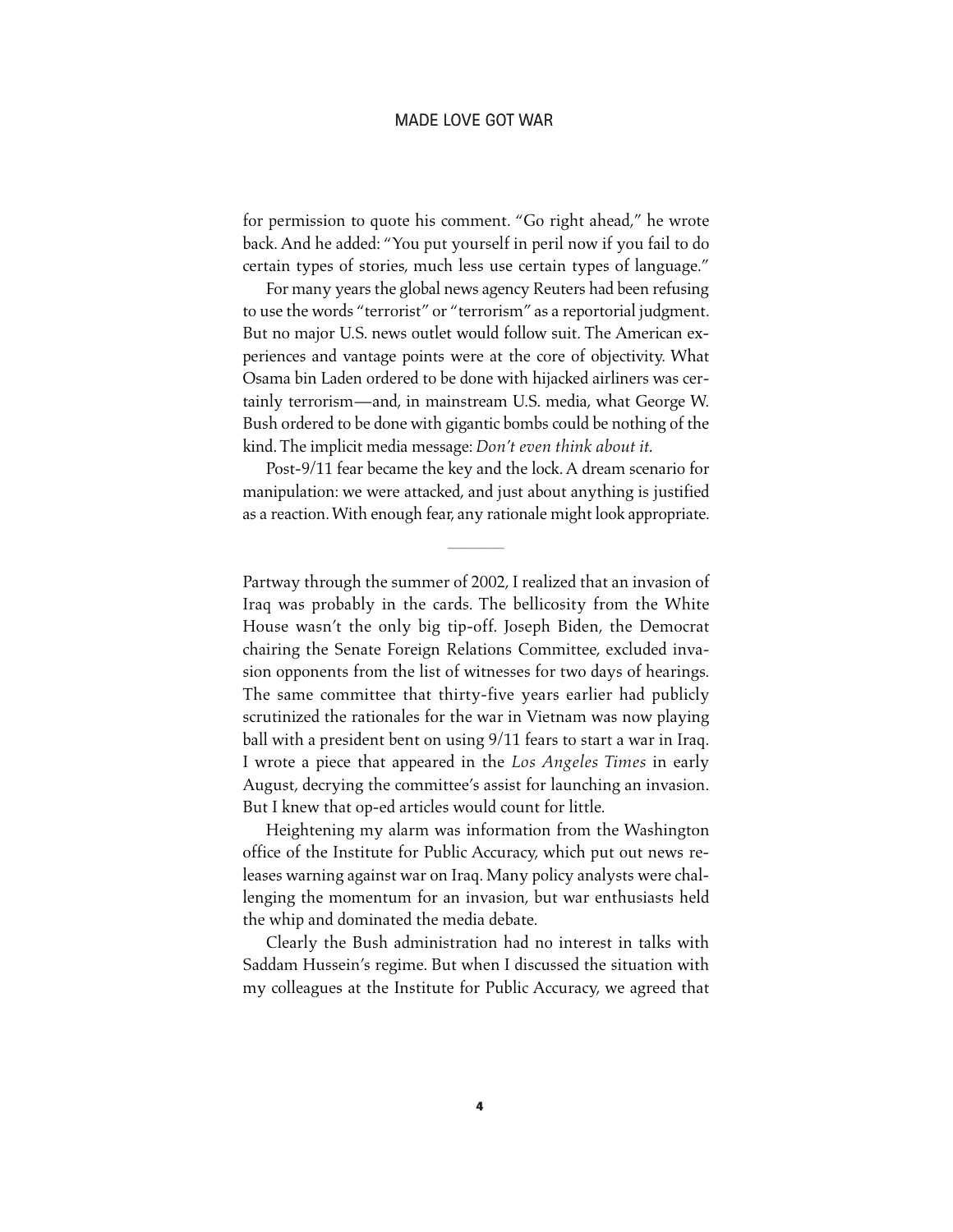someone in Congress should break the ice. In late summer, the Institute contacted many congressional offices and offered to sponsor a trip to Iraq. A former U.S. senator, James Abourezk, helped with the outreach and committed himself to being part of a delegation. Finally, a member of the House agreed to take the political risk.

We landed in Baghdad the night of September 13, 2002. Later, I wrote about our arrival at the Al-Rashid Hotel:

**––––––––**

Television crews had staked out the front entrance. It was a little past two in the morning, and the lights from their cameras bathed the hotel's mosaic entryway with an eerie luminescence. At the curb, the congressman in the delegation hesitated, frowning as he looked at the entrance. Nick Rahall, a Democrat from West Virginia completing his thirteenth term in the U.S. House of Representatives, was a long way from home—the first member of Congress to set foot in Iraq during the presidency of George W. Bush.

Rahall eyed the TV cameras, and then looked once again at the marble mosaic. A sinister likeness of an earlier American president, George H. W. Bush, spanned the floor of the hotel entrance, along with tiles forming block letters that proclaimed "bush is criminal." Carefully, the congressman edged sideways into the hotel lobby, screened by others to avoid the problematic photo-op.

Meetings with high-level Iraqi officials went well. And the American media coverage was mostly straightforward, in part because Congressman Rahall spoke carefully to avoid inflaming hyperpatriots back home.

I'd brought along a little book, *Neither Victims Nor Executioners*, by Albert Camus. "And henceforth," he wrote, "the only honorable course will be to stake everything on a formidable gamble: that words are more powerful than munitions." I showed that passage to a BBC reporter as we talked in my twelfth-floor hotel room—sitting at a large window with a panoramic view of a city that already seemed destined for heavy bombardment. I liked the quote, but the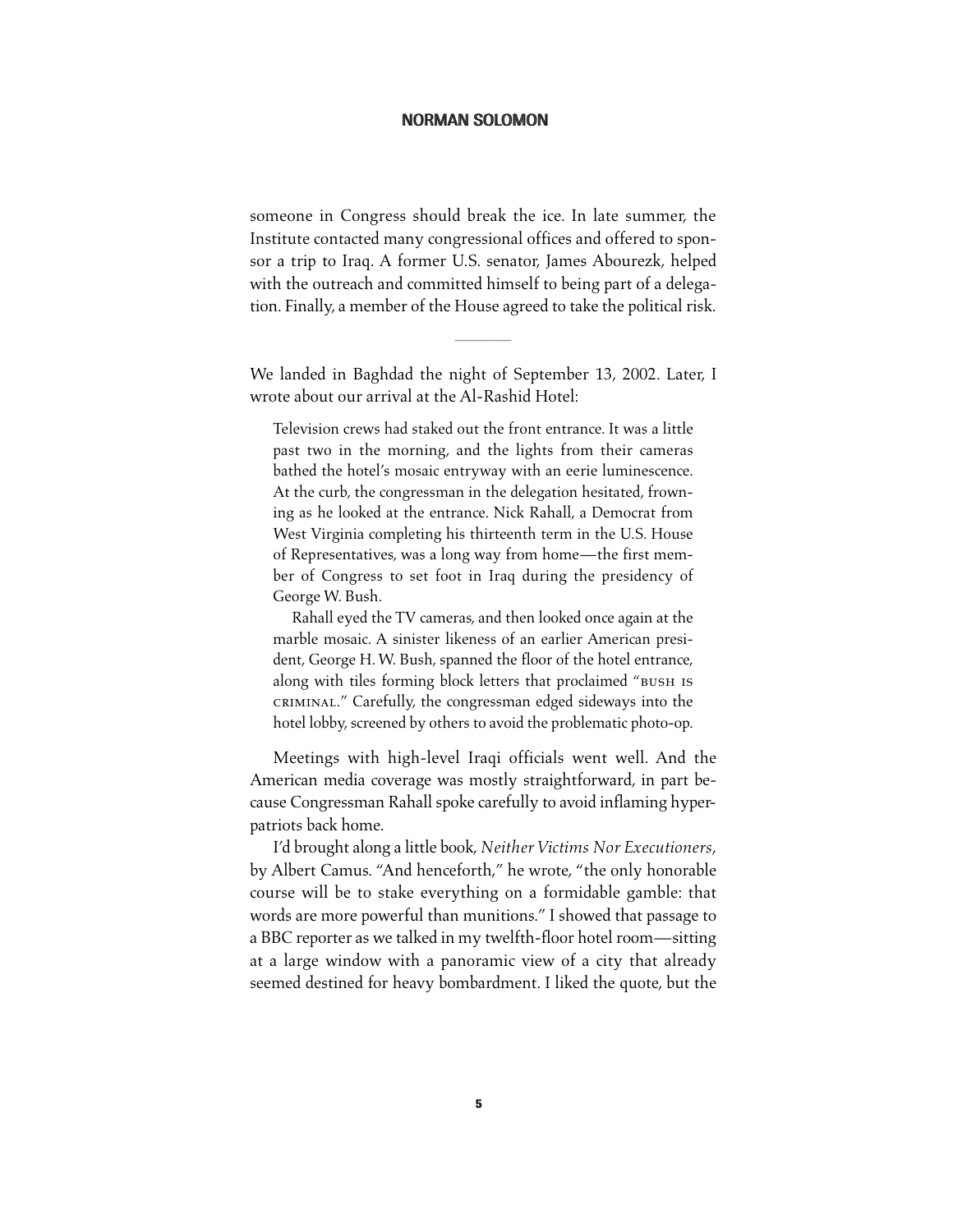"formidable gamble" seemed like quite a long shot, no matter how much anyone wanted words to be more powerful than weaponry. The situation at hand in mid-September 2002 was a grim case in point. I was pessimistic, but not fatalistic. War amounted to organized violence, imposed from the top down. Stopping war meant nonviolence, percolating from the bottom up. War required widespread passivity, and peace depended on extraordinary activism.

While Rahall was en route back to Washington, the Baghdad government announced that it would allow U.N. weapons inspectors to return to Iraq. We'll never know whether his visit had anything to do with the decision.

**––––––––**

#### *Late September 2002:*

It's the morning when the "Buddhist Bicycle Pilgrimage" begins in Marin County. Fresh autumn beauty is stunning under Northern California sunshine. I'm dropping off two cyclists at the starting point, a retreat center named Spirit Rock, and the kickoff ceremony is inviting. A bald man in robes with a delightful sense of humor is on the slightly raised platform, next to a sculpture of the Buddha, talking about the two days ahead—definitely not a race—the cyclists will get there when they get there! (How Zen can you get?) He describes how geese fly together, in a V formation, and if one falls to the ground then others will swoop down to see what has happened, to find out if they can help. I try to keep the lovely image in my mind. But when I think of a V formation, what I see are planes over Baghdad, where I was last week, and I think of people there, no better or worse or more or less precious than anyone here, and I think of the carnage to come and what has become of the V formation.

Only one more congressional trek to Iraq occurred during Saddam's rule. I watched the TV coverage from home in early fall. Congressman Jim McDermott said during a live ABC interview from Baghdad, "I think the president would mislead the American people."

**––––––––**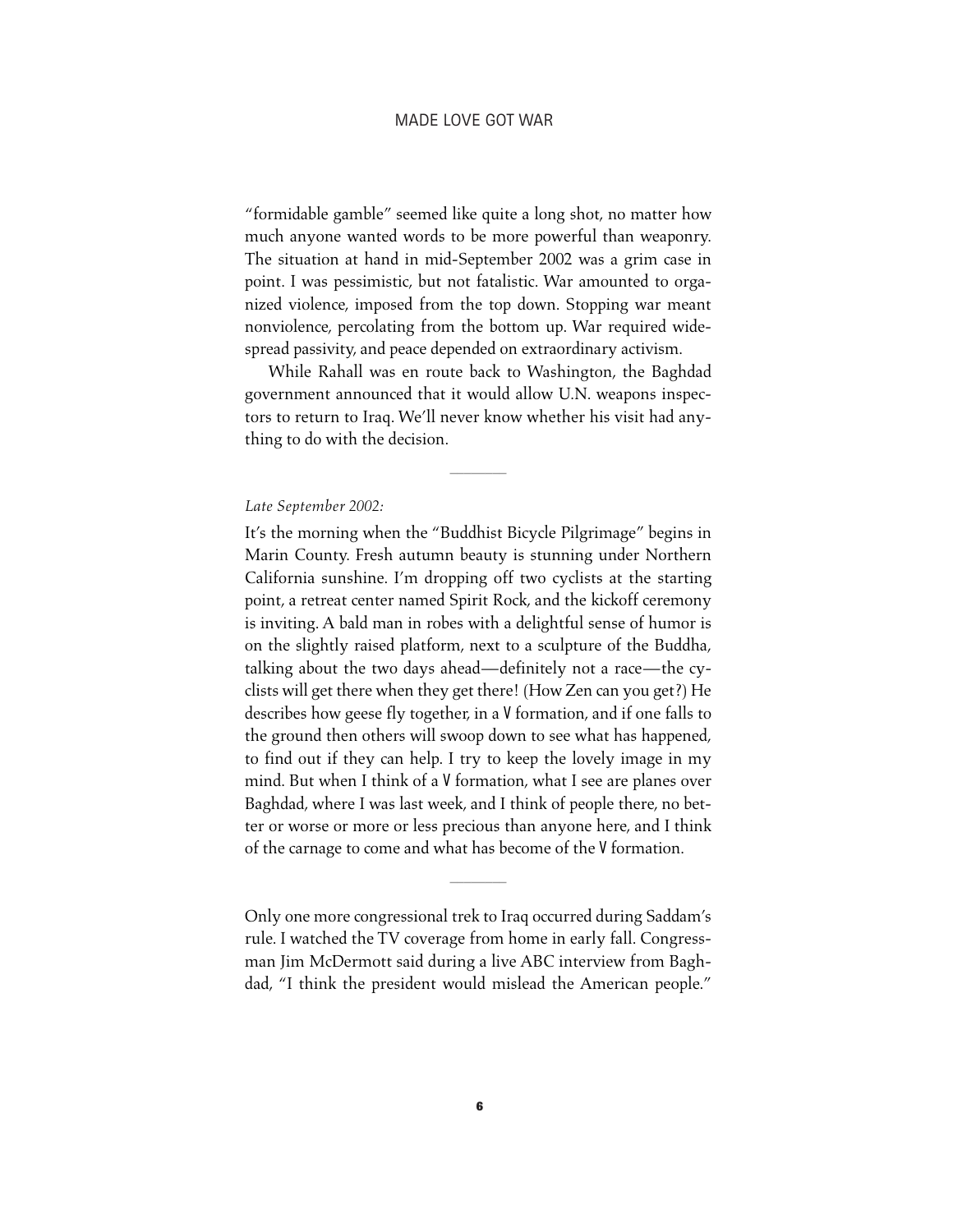The comment set off angry denunciations from pundits and politicians who ripped into McDermott for impugning the integrity of George W. Bush while standing on "enemy" soil. After that uproar, the responses to invitations for travel to Iraq grew chillier on Capitol Hill, and even colder when the House and Senate voted in mid-October to approve a war resolution.

With all signs pointing toward an invasion, the odds seemed very long that any other member of Congress would jump into a media crossfire by visiting Iraq. At the Institute for Public Accuracy we widened the search to include other prominent Americans, such as celebrities in the arts, who might be willing to stick their necks out to help avert war.

**––––––––**

In late November 2002, inspections resumed in Iraq for the first time in four years. "U.N. weapons inspectors say Iraq has been cooperative," Wolf Blitzer told CNN viewers on December 3, "but the Bush administration is by no means convinced. Many experts say what happens next depends on what happens this weekend. Sounding off now, from San Francisco, the syndicated columnist Norman Solomon, and here in Washington, Jonah Goldberg with National Review Online."

- BLITZER: The Bush administration would seem to be in an awkward position, if the Iraqis continue to cooperate, as they have been, at least during this first week.
- solomon: It is an awkward position when the Bush administration really does not want to take yes for an answer. We had the president saying that the signs are not encouraging. I think actually what is really discouraging is the stance of Bush and Cheney and the rest of the team which has been throwing cold water on what appears to be a surprisingly smooth, and so far very successful, inspection operation.

Now, I was in Baghdad in September, and at some meetings with Tariq Aziz and other Iraqi officials. It was clear that they were hesitant at that point to allow unfettered access. They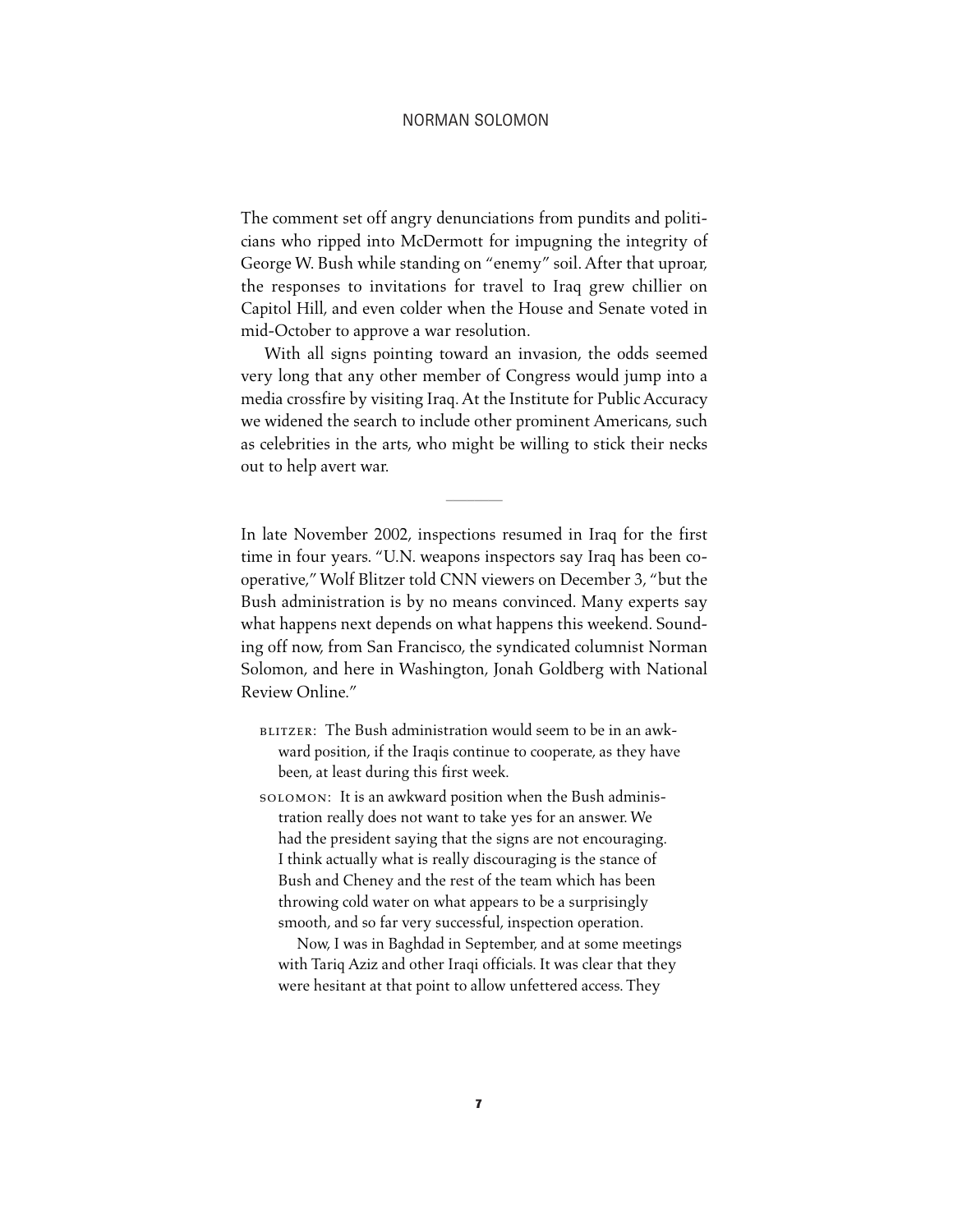have gone that extra mile, the presidential palace being inspected this morning, unprecedented access. Really, the U.N. inspectors having run of the country with very sophisticated surveillance equipment.

So I think the real question is whether the president means what he says when he said today he wants peace and security. It seems more likely from all indications that the administration wants war that will create great insecurity for the region and beyond.

- blitzer: All right. Jonah Goldberg . . . what Norman Solomon just said was why can't the Bush administration take yes for an answer from the Iraqis? They're cooperating. Why not leave it at that?
- GOLDBERG: Well, it seems to me that the only reason we've had the progress that we have had so far is precisely because the Bush administration has taken a hard line, has shown that it is very serious about being committed to actually using force if necessary, including sending troops and equipment to the region, working out these deals. So Mr. Solomon [is] exactly right that the Bush administration is firmly intending to go to war no matter what, but even if it weren't firmly intending to go to war no matter what, it would have to take this line because this line is the only thing that got inspectors back in there in the first place.
- BLITZER: Norman Solomon, he makes a valid point. If the Bush administration weren't making these threats, do you believe the Iraqis would be cooperating as they are?
- solomon: Well, I think they certainly are under pressure. I think what is clear and the key point now is that they are cooperating. They have gotten to this point, and it's enormous U.N. pressure as well, because the U.S. felt compelled to at least go through the Security Council.

I think it's very important, whether government officials or pundits or others are addressing this "use of force" question, which is a phrase that kind of rolls off the tongue. What are we talking about here? The Medact organization, a medical group, worldwide global health monitoring organization based in Lon-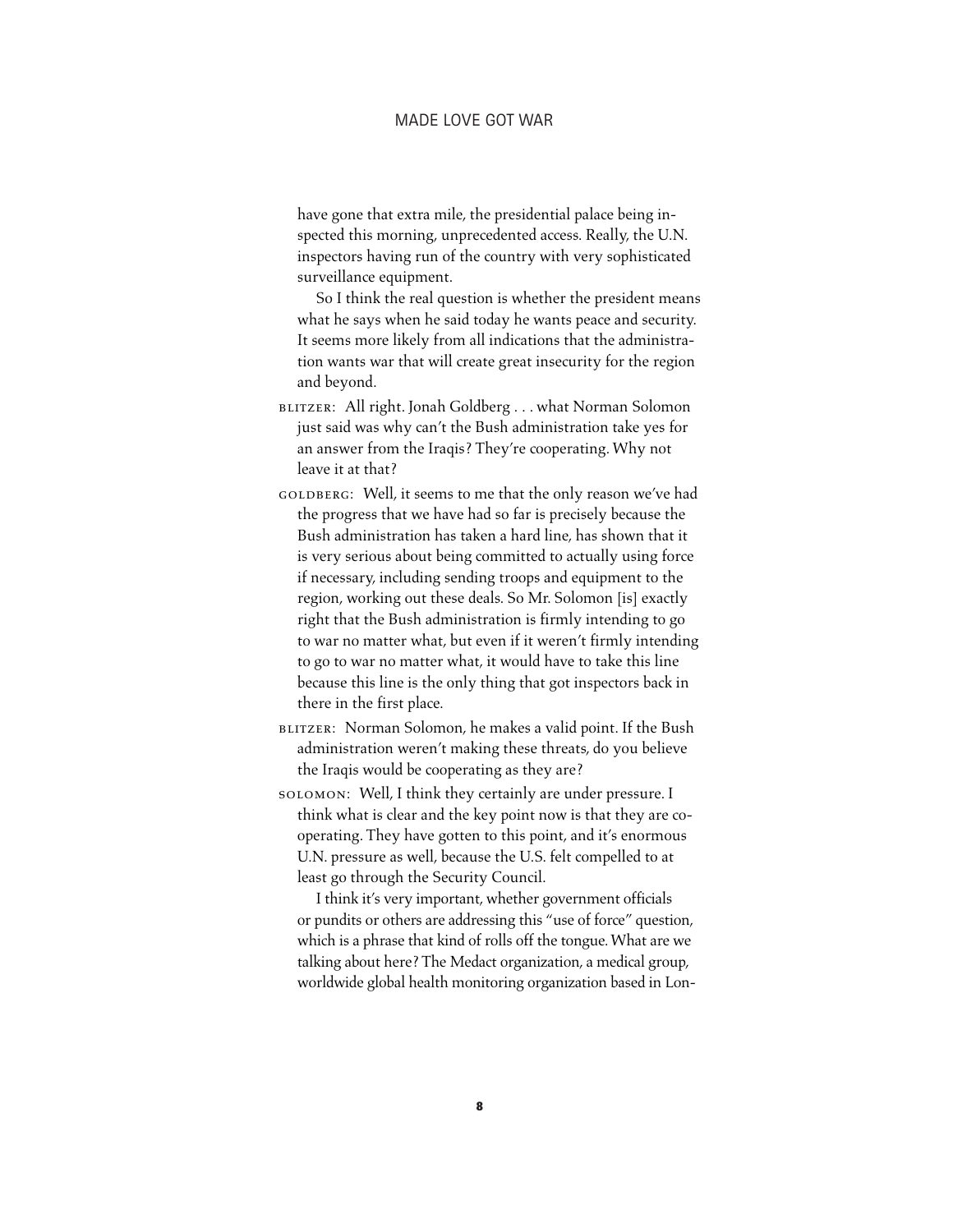don, did a report last month saying that if a regime-change war is undertaken by the United States, the casualties—the deaths will range between 48,000 and 260,000. That's up to a quarter of a million people or more killed during the war or its immediate aftermath, and let me quote from the report. "The majority of casualties will be civilians." I think that's worth repeating: The majority of casualties will be civilians. Now, what kind of message is that from the Bush administration against terrorism and against violence for political ends?

- BLITZER: Jonah Goldberg, do you accept that assumption in that report on these huge casualties, including a lot of children, if there were an effort to go forward with so-called regime change in Baghdad?
- goldberg: Frankly, I don't. I mean, I haven't looked at the exact report, and I think that there are a lot of groups out there that inflate a lot of these numbers precisely because they're against the war no matter what. We certainly heard a lot of that around on the table last time. Before the Gulf War, we were told there were going to be tens of thousands of casualties. But it would also be silly to say that there wouldn't be casualties. Of course, there would be. The question is whether or not you're willing to go through with this anyway. And to me, it seems like a legitimate thing to do . . .

A few days into December—after fruitless months of inviting high-profile Americans to visit Baghdad—I received a call from Sean Penn's office. Moments later he was on the line: cordial, straightforward, and very interested in making the trip as soon as possible. I felt like I was getting a response to a note that I'd put in a bottle and tossed in the ocean.

**––––––––**

A moment of clarity came with fatigue and apprehension inside a plane circling Baghdad at dawn. Light had begun to filter through windows, just above puffy gray. While the jet descended into the

**––––––––**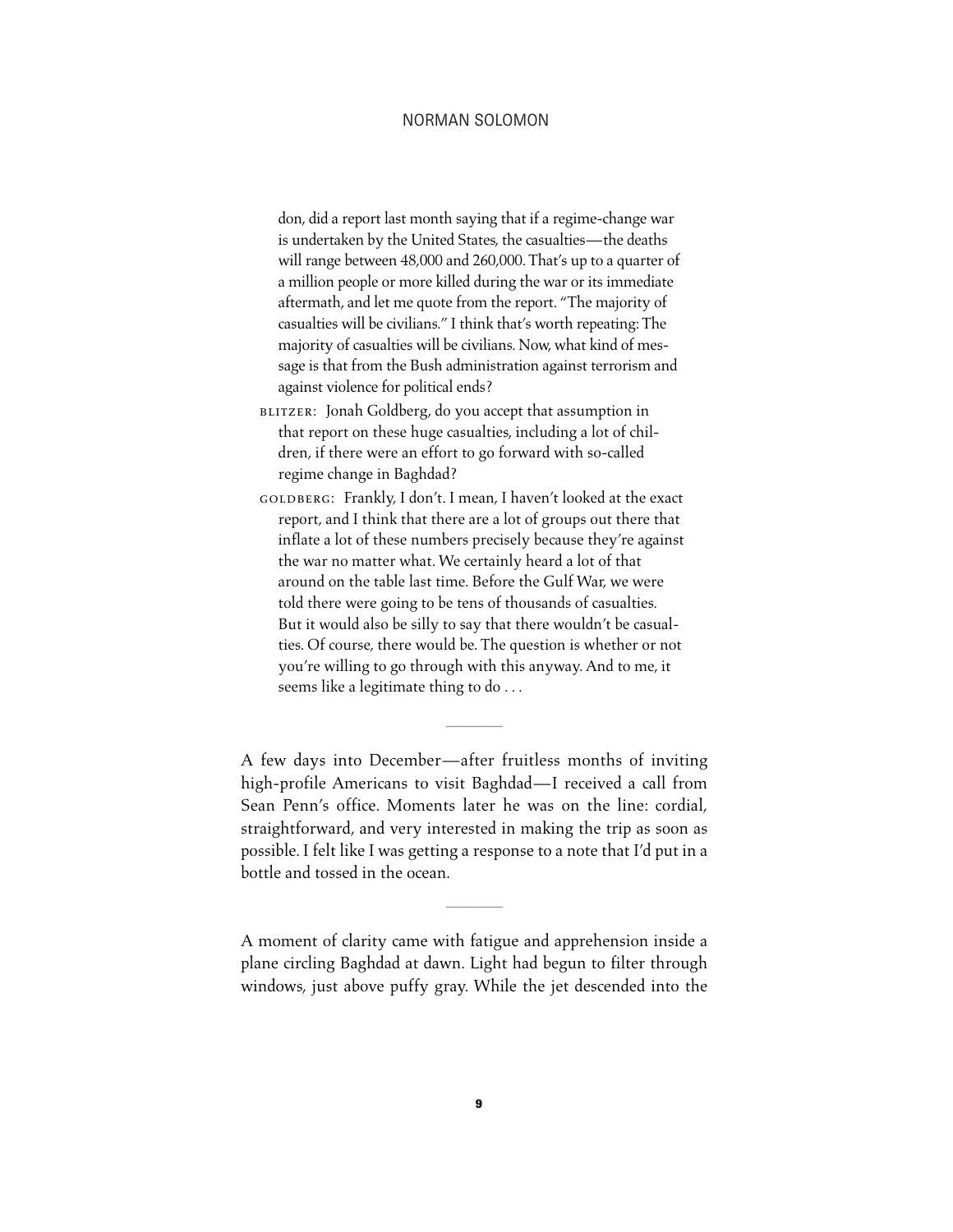clouds, a little Iraqi girl was in the row just ahead; Sean and I could hear her melodious voice. "When I start to wonder why I'm making this trip," he said quietly, "I see that child and I remember what it's about."

**––––––––**

#### *December 13, 2002:*

We're visiting the cancer and leukemia ward of the Al-Mansour Children's Hospital. The kids are on austere little beds, their dark eyes haunted, and haunting. "You don't even want someone to slam a *door* too loud around these children," Sean says, "let alone imagine a bomb exploding in the neighborhood."

**––––––––**

The same muzak as in September was looping through the Al-Rashid Hotel's sprawling lobby, still with frequent rotation of an instrumental version of a Moody Blues song from the *Knights in White Satin* album. In my subjective head (jet-lagged and free-associating) it was a surreal audio track, a washed-out melody that I'd often heard on the verge of low-grade hallucinations during the summer when I turned eighteen, in 1969, around the time President Nixon—proclaiming that "we shall look to the nation directly threatened to assume the primary responsibility for its defense"—announced what came to be known as "Vietnamization." (A year later, I. F. Stone wrote that the doctrine "will be seen in Asia as a rich white man's idea of fighting a war: we handle the elite airpower while coolies do the killing on the ground." And he predicted, "Not enough Asians are going to fight Asians for us even if the price is right.")

Now, visiting Baghdad close to the end of 2002, I had no expectation of the steps toward "Iraqization" that would come years later, but I did expect that a U.S. invasion would be coming soon, within months. The Moody Blues melody kept returning at medium volume, flooding much of the ground floor, which included a couple of restaurants with solicitous waiters and shops selling Iraqi souvenir knickknacks, including Saddam Hussein watches with Mr. Big's face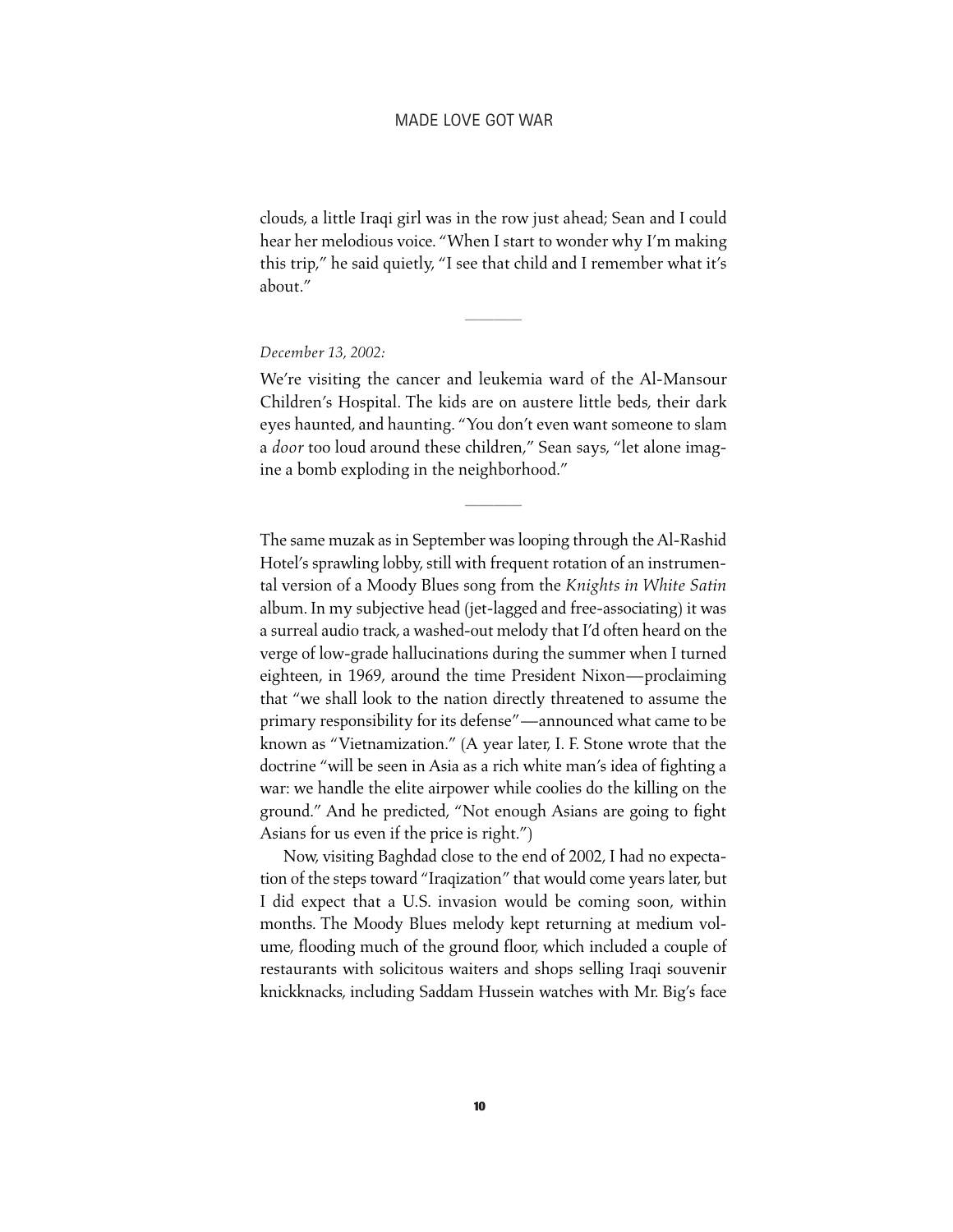on the dial, while in the entry area, near the inlaid tiles at the threshold still spelling out "bush is criminal" (though a reference to Bush the elder, also foreshadowing), Iraqi men wearing checkered headdresses sat on their haunches smoking a hookah, as if—so it seemed to me, anyway—waiting for something to happen yet in no particular hurry. To my eyes, the scene was a cross between *Arabian Nights* and the caterpillar episode of *Alice inWonderland*, with international intrigue of *Grand Hotel* thrown in; but this was gruesomely real.

I looked at Iraqi people and wondered what would happen to them when the missiles arrived, what would befall the earnest young man managing the little online computer shop in the hotel next to the alcohol-free bar, who invited me to a worship service at the Presbyterian church that he devoutly attended; or the sweetfaced middle-aged fellow with a moustache very much like Saddam Hussein's (a ubiquitous police-state fashion statement) who stood near the elevator and put hand over heart whenever I passed; or the sweethearts chatting across candles at an outdoor restaurant as twilight settled on the banks of the Tigris.

#### *December 15, 2002:*

We sit at breakfast, pita bread and hummus on the table. Sean is writing a statement for the news conference, scrawling on a pad.

**––––––––**

"I believe in the Constitution of the United States, and the American people," he tells a room full of journalists and cameras a few hours later. "Ours is a government designed to function 'of,' 'by,' and 'for' the people. I am one of those people, and a privileged one." Sean continues: "I am privileged in particular to raise my children in a country of high standards in health, welfare, and safety. I am also privileged to have lived a life under our Constitution that has allowed me to dream and prosper." And then he says:

In response to these privileges I feel, both as an American and as a human being, the obligation to accept some level of personal accountability for the policies of my government, both those I support and any that I may not. Simply put, if there is a war or con-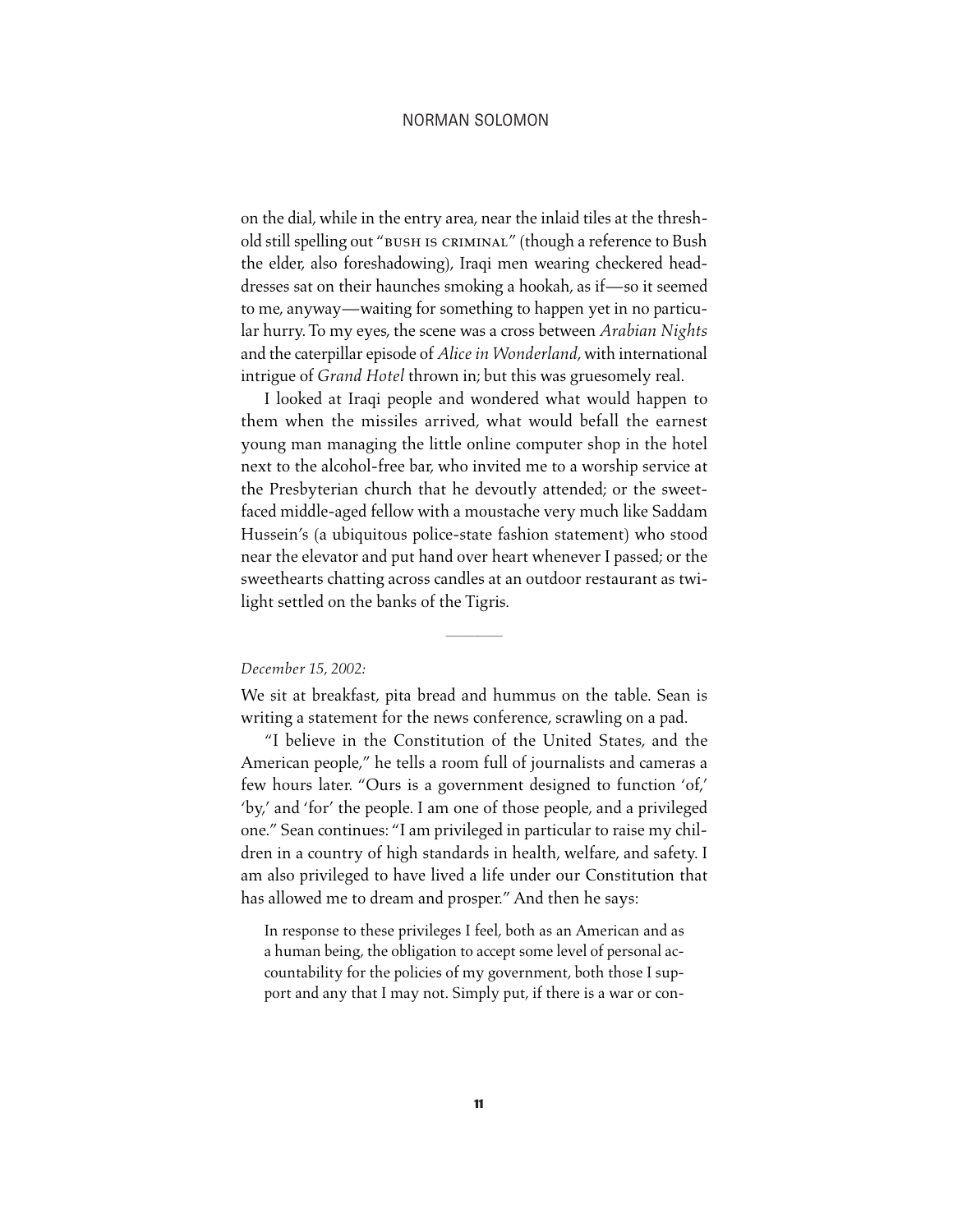tinued sanctions against Iraq, the blood of Americans and Iraqis alike will be on our hands.

My trip here is to personally record the human face of the Iraqi people so that their blood—along with that of American soldiers—would not be invisible on my own hands. I sit with you here today in the hopes that any of us present may contribute in any way to a peaceful resolution to the conflict at hand.

**––––––––**

#### *December 16, 2002:*

Before dawn we land in Amman, and Sean dashes to catch a plane so he can get to Tennessee to start work on *21 Grams*. By now the denunciations are well underway back home—led by Rupert Murdoch's *New York Post* and Fox News Channel, with other media outlets joining in.

I'm staying overnight in Amman. At the hotel a call comes in, inviting me to tape an MSNBC show via satellite. I end up in a makeshift studio, doing the interview with a program host who doubles as the news channel's editor-in-chief. Later I see the transcript of what MSNBC viewers heard:

- JERRY NACHMAN, HOST: First question. From everything I have heard and read, Sean Penn has tried to be very measured in his public statements and his behavior in Iraq. Can you confirm that?
- norman solomon: Well, that's what I saw throughout our visit in Baghdad. He was very conscious of the need to be sensitive to the feelings of Americans and, for that matter, people everywhere. He wasn't trying to go in and be a hotshot. As he said, point blank, "I'm here to learn, not to teach." And I think he fulfilled that mission.
- nachman: The *New York Times* today said that the situation with Jane Fonda a generation ago in North Vietnam was very much on his mind. Can you talk about that?
- solomon: Mr. Penn showed a lot more maturity and I think complexity of thought than what Ms. Fonda displayed back during the Vietnam War, when she went to North Vietnam.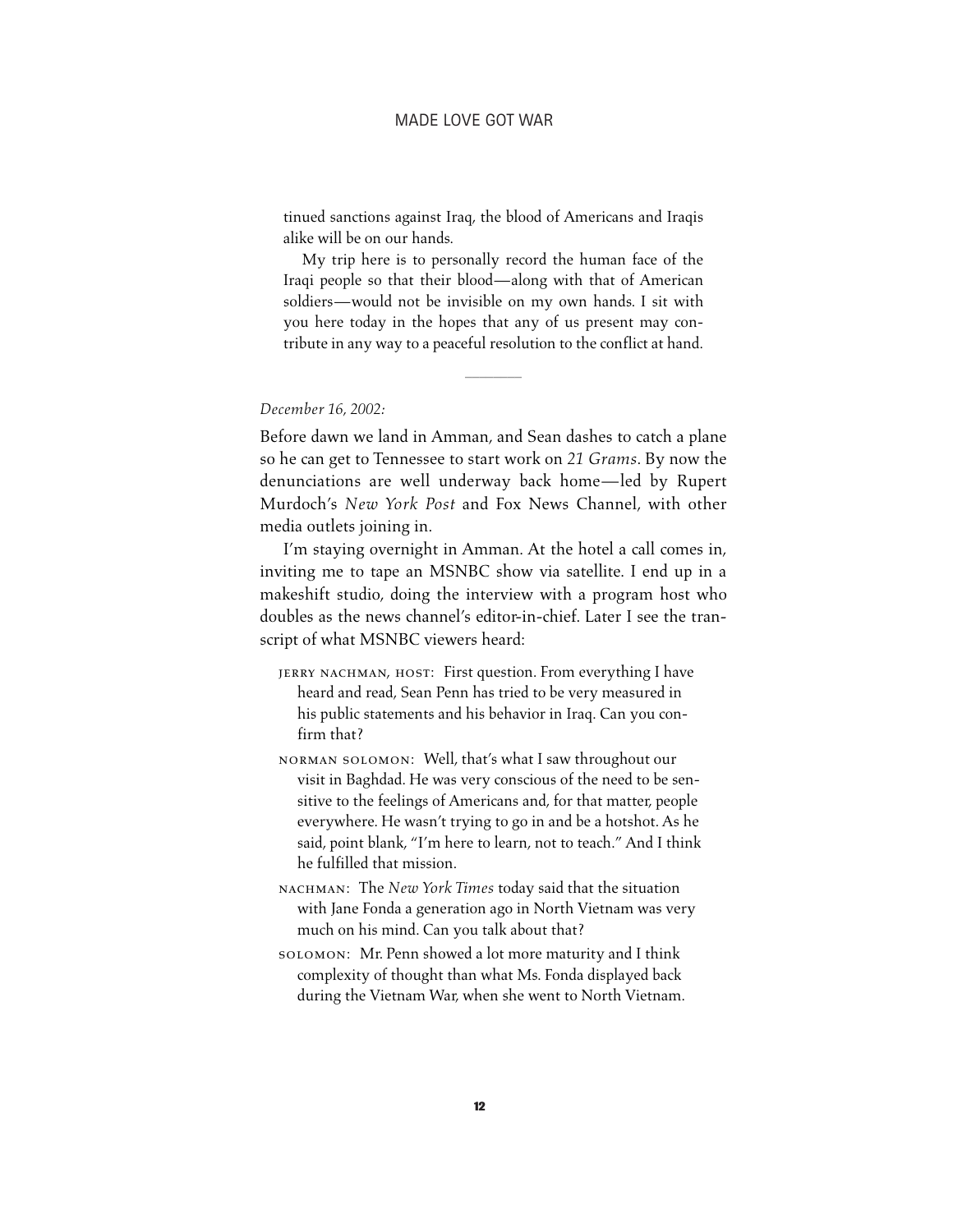- sean penn (videotape): There is no question in my mind that this conflict can be resolved peacefully. I think it's going to take an enormous amount of work from both—the entire global community, but from both the United States and from Iraq.
- nachman: He went so far as to say, again, according to the *New York Times*, that "I don't imagine I will be apologizing as she did at some far point in the future."
- solomon: Yeah, I think that's a key point, because he wasn't zigzagging, he wasn't trying to showboat. He was showing a lot of attention to nuance, frankly, that often goes by politicians and, with due respect, personnel at major networks.
- NACHMAN: Was he given any sort of star treatment? People at his level live in very rarefied [unintelligible]. They travel with entourages, they get suites, they get whatever they want in the M&M bowl. Was he there more or less as just a guy?
- solomon: Well, you know he was on a ten-hour flight with me from San Francisco to Amsterdam on the way over to Baghdad, and we flew coach. He was in a hotel in Baghdad that was the same room journalists and myself were in, hardly very plush. And in contrast to people in the United States, people in Iraq, for the most part, did not recognize him, but some people did. So no, he wasn't pampered at all.
- NACHMAN: He described our position-or the government's position as—and I'm quoting now, "a simplistic and inflammatory view of good and evil." What is simplistic about portraying Saddam Hussein and his regime as evil? Is there anything subtle or nuanced there?
- solomon: Well, actually you have conflated two things. I mean, he was talking about the entirety of U.S. foreign policy. In his ad that he took out in the *Washington Post*, an open letter to President Bush in October of this year, Sean Penn explicitly referred to Saddam Hussein as a tyrant, and he is clearly on the record. And anybody with half a brain knows that Saddam Hussein is a vicious tyrant.

The fact is that U.S. policy has continued to support many tyrants around the world who torture their citizens. The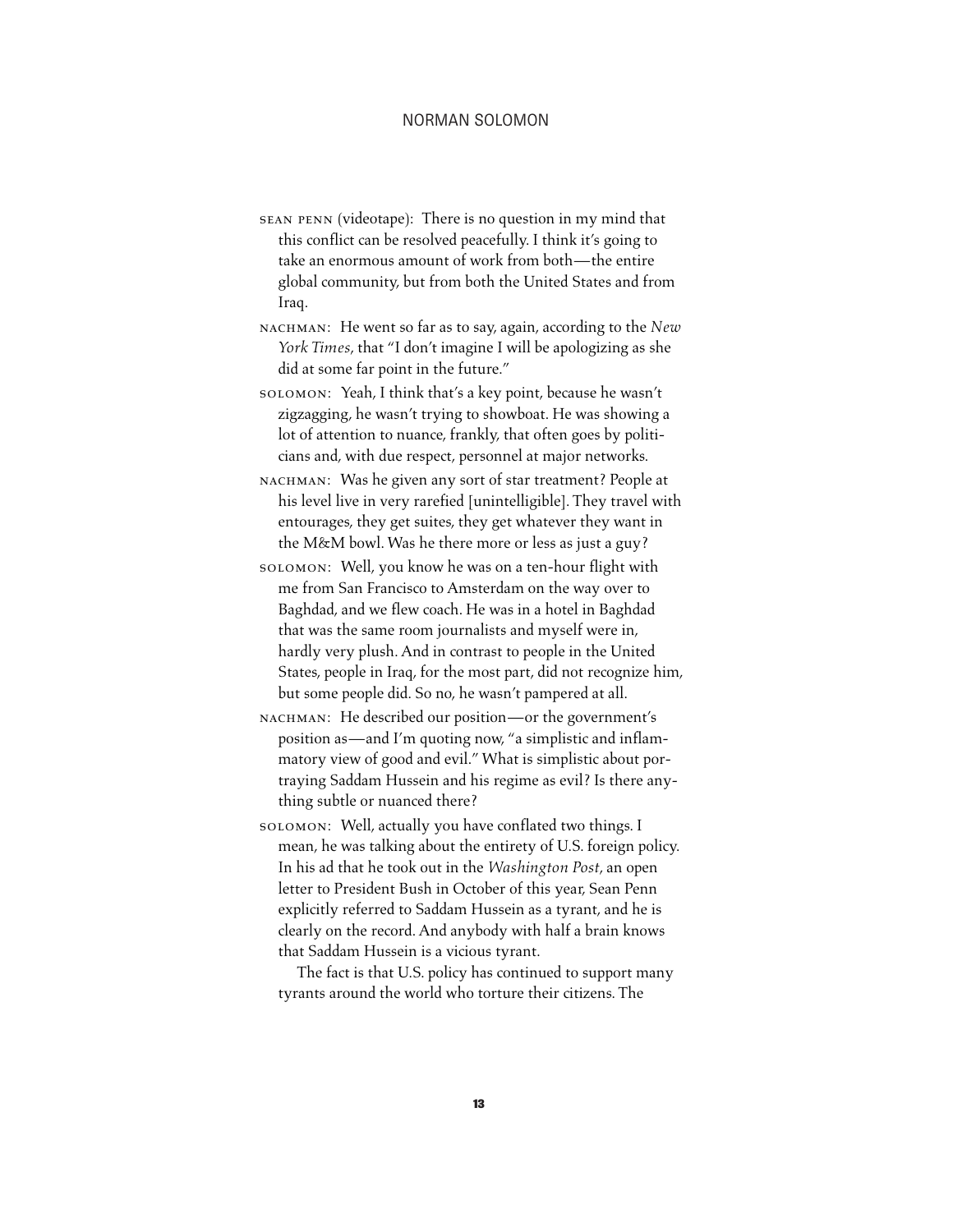human rights situation in Egypt, for instance, has deteriorated in the last year, many people being tortured. A country that gets billions of dollars in aid from the United States, for instance. So if we are going to get on our high horse, we may as well look at the downside of U.S. foreign policy in terms of human rights.

- NACHMAN: Norman, I want to go back to my original question. And maybe you can flesh it out. Spending that much time on an airplane and a couple of days in hotel rooms, how sensitive was Sean Penn to being mischaracterized or having his patriotism questioned? Again, the Jane Fonda issue. What did he say?
- solomon: Oh, he knew it. He knew what he was walking into. He knew that the Fox news channels of the world were going to be bashing him from day one as soon as he set foot in Baghdad. And it was a risk that he understood was inherent in the situation. But he was far more concerned about the prospect of living in a country that was responsible for a lot of deaths in Iraq that could be avoided.

And we went, I have to tell you, to a number of schools, escorted by UNICEF officials. We met with the director of UNICEF in Baghdad, and we saw hundreds and hundreds of children and interacted with them. And you know it's one thing to say, well that's the price you've got to pay for war. I wish more Americans would go and look into the faces of young children and then talk about whether they want to launch a war on those kids.

- NACHMAN: I think both you and Sean would probably have more credibility if we heard a word or two about the atrocities attributed to Saddam against his own people, including children, including gassing and chemical weapons.
- solomon: Jerry, are you having a little earwax in your ears? I mean, I just quoted from Sean Penn's open letter to President Bush published in October of this year in the *Washington Post,* where he explicitly referred to Saddam Hussein as a vicious tyrant. So, you know, maybe that was on your list of questions and you forgot to scratch it off.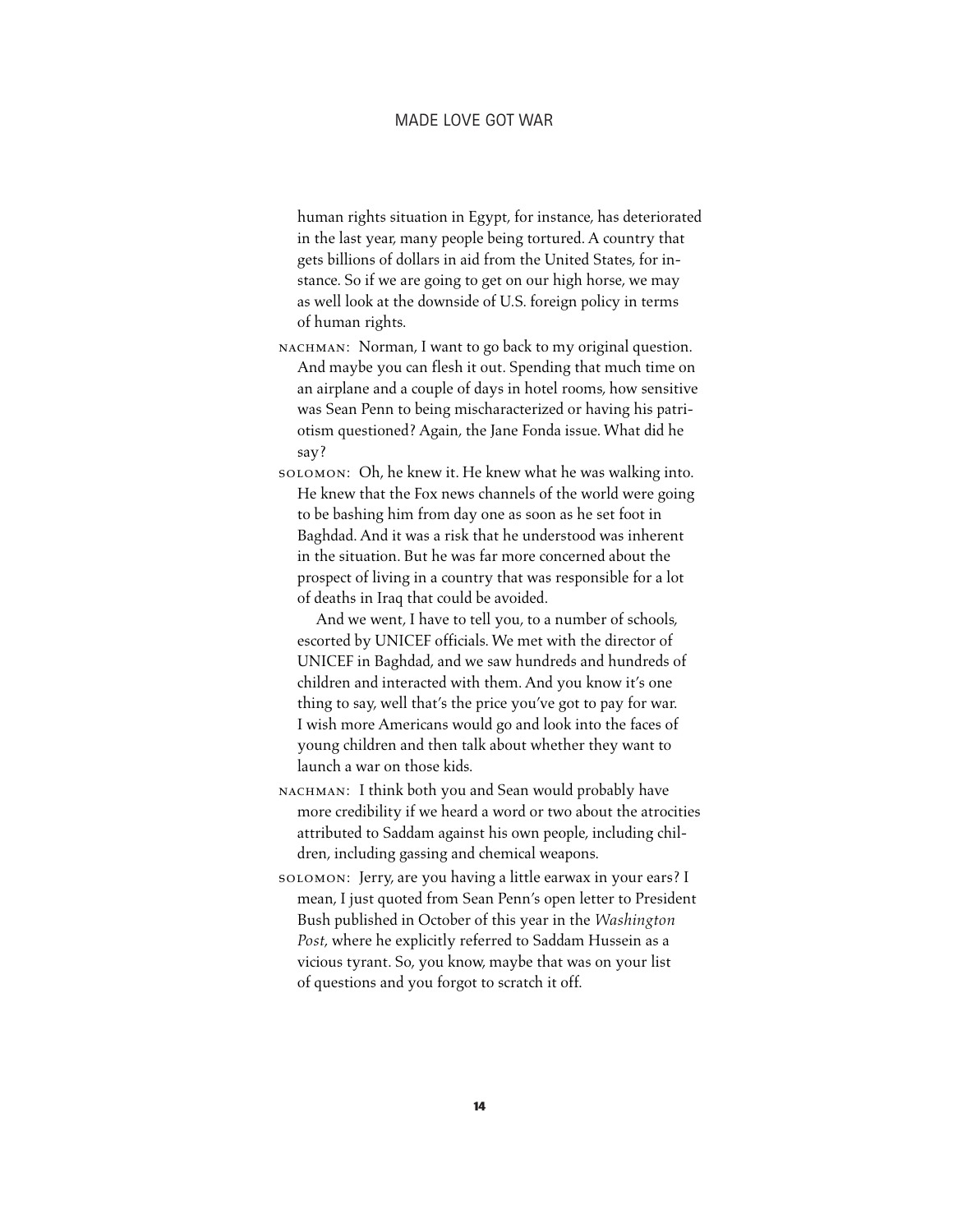- NACHMAN: Well, no, but it was a kiss-off, I think, without getting contentious. It's one thing to talk about it, but it's another thing not to give something like equal weight to both sides. It's exactly what you accuse the media . . .
- solomon: Well, that's your projection and your formulation of equal whatever to both sides. I don't know where that came from.
- NACHMAN: Norman, if we put this conversation on a scale and measured the words you've used critical of U.S. policy versus Saddam policy, there would be a real disequilibrium. I'm trying to hear something representing balance.
- solomon: Jerry, you know, I think your question is a bit of a cop-out. I'm a citizen of the United States of America. It's my tax dollars that I pay that are going to result in the actions that are taken by the Pentagon.

I am supposed to be living in a democracy. When I speak up or you speak up or Sean Penn speaks up, we're exercising our First Amendment rights . . .

- NACHMAN: Norm, I'm the wrong guy to give a lecture on the First Amendment. I know it very well. I'm not saying you don't have a right to say what you want to say. I'm saying that the credibility gets affected by the skew in terms of the length and types of comments critical of U.S. policy versus kind of the bromides about what Saddam has done to his own people, which is virtually unprecedented in the modern world.
- solomon: Well, let me ask you a question in response to that. Do you think that I as an American citizen could have more effect on the policies of my own government, the U.S. government, or the policies of Saddam Hussein? I think that question answers itself.

NACHMAN: Well, I don't have a problem answering your question. And my answer would be, I think you would have stronger credentials as a critic if your comments seemed somewhat more balanced and disinterested, as the lawyers say.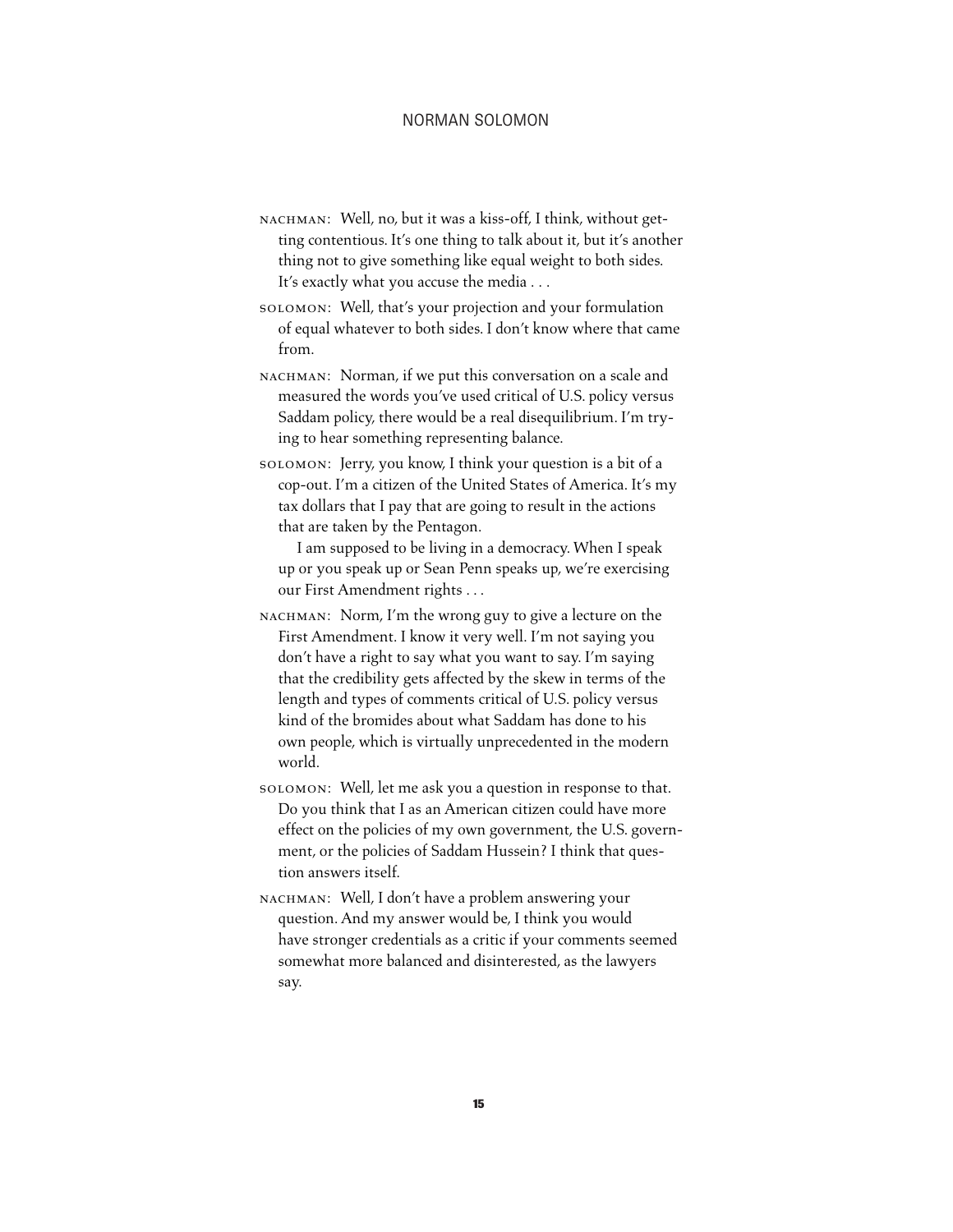- solomon: Well, you know, here's a situation where it's supposed to be our government of the United States of America. And if every time an American makes a criticism of the president or the Congress, you're going to say, well, gee, you have to spend an equal amount of time denouncing North Korea or Libya or Saddam Hussein or whatever, I mean, it might clog up discourse a bit. We're supposed to have some effect over the policies of our own government and we need to engage in democratic discourse to that end.
- NACHMAN: All right. Norm, I got to go because the satellite bill is getting prohibitive. Thank you very much for being with us. And thank you for answering all my questions in a forthcoming manner.

solomon: Thank you, Jerry.

NACHMAN: Well, interviewing is becoming an intellectual taffy pull today, but that's the nature of the business.

**––––––––**

Two days later, I was back in San Francisco, and the U.S. media firestorm was looking fierce. When I went on MSNBC's *The Abrams Report*, the host (destined to become the network's general manager) started off the show by announcing, "After his controversial visit to Baghdad, actor Sean Penn has become a weapon in Iraq's propaganda war"—while the White House was "set to declare Saddam Hussein guilty, saying his latest declaration is filled with lies and omissions about weapons of mass destruction."

Dan Abrams introduced me after telling viewers that Sean Penn had aligned himself with the Iraqi government: "Just showing up in Iraq implies, I think, that he is on their side," Abrams said. "And by focusing on the U.S. role in this conflict, Penn seems to be forgetting that it is the U.N. that is confronting Saddam." The first question was: "Can anyone be surprised, Sean Penn, you, that Iraq is now twisting Sean Penn's words to make it seem like he is basically supporting Iraq's position?"

"Well, Dan," I responded, "from the jump-start, you just said that Sean Penn going to Iraq implies his support for the Iraqi posi-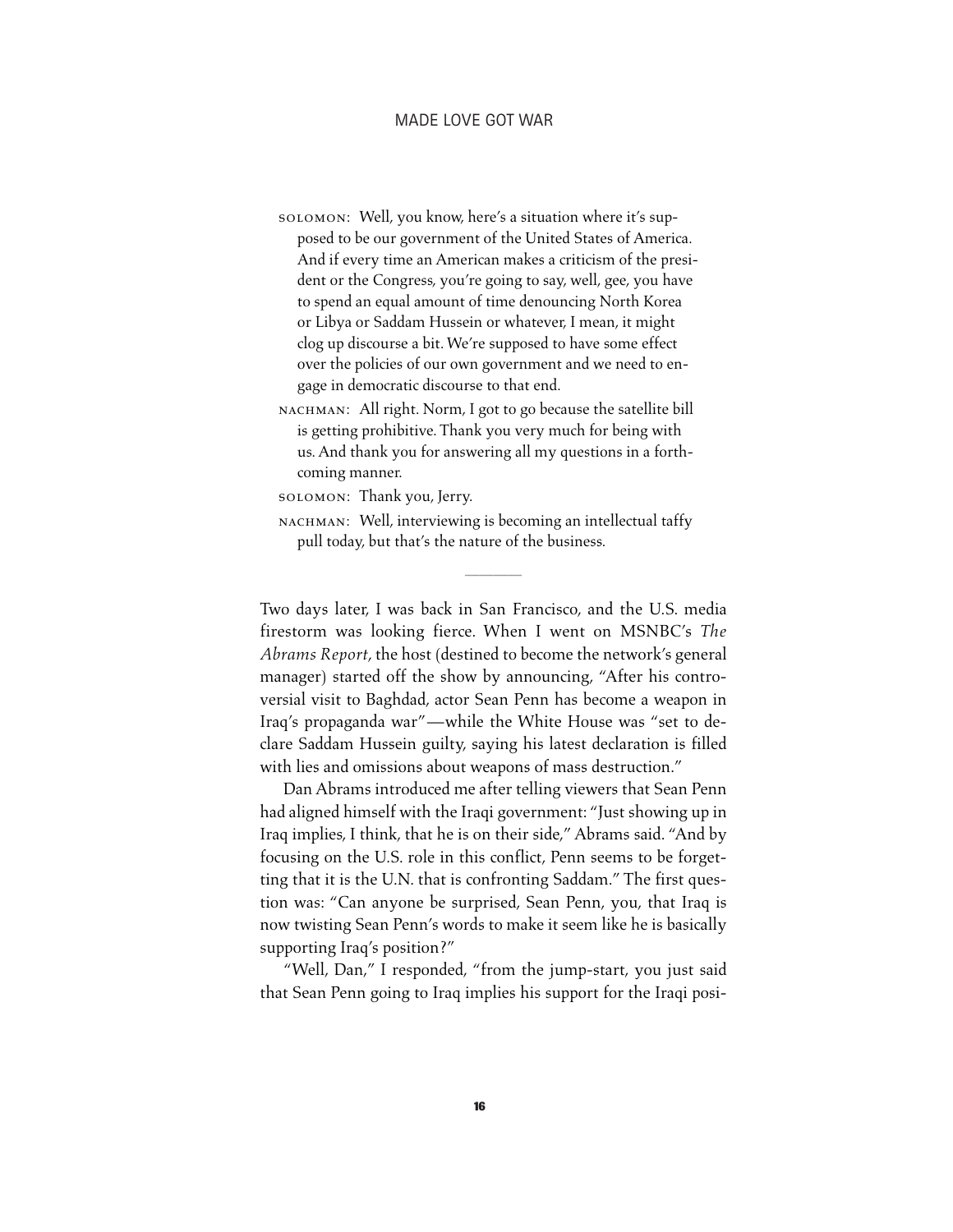tion. I'm actually quite surprised at someone with your level of expertise saying something so ludicrous. Our institute and I myself accompanied Congressman Nick Rahall, a twenty-six-year veteran in the United States Congress, to Iraq in September, much of the same itinerary as Sean Penn's. Are you also saying that his visit to Baghdad implied his support for Saddam Hussein?"

"It is a different time," Abrams replied. I tried to cut in, but he continued: "You asked me a question. Let me answer it. You said, do I think it's the same? And the answer is no. It is a different time now. There is no question, I think, that, at this point, even months later, as the rhetoric is heating up, as the U.N. demands, as the U.N. timeline is now moving forward, it is very different for someone to go to Iraq now than even four months ago."

"Well, September or November or December, it is still the same basic situation of an American going there. I would point out to you and the viewers that, in October of this year, Sean Penn took out a full-page ad in the *Washington Post*, an open letter to President Bush. Let me read you one sentence from that letter: 'There can be no acceptance of the criminal viciousness of the tyrant Saddam Hussein'—unquote. I think that makes his position rather clear about the Iraqi government."

"But, see, the problem is, you can read me a line from a letter, but the bottom line is, Sean Penn being there means something," the MSNBC host retorted. "It has an impact. And the bottom line is, now he is being used as a tool in the propaganda war."

**––––––––**

That winter, movers and shakers in Washington shuffled along to the beat of a media drum that kept reporting on Iraqi weapons of mass destruction as a virtual certainty. At the same time, millions of Americans tried to prevent an invasion; their activism ranged from letters and petitions to picket lines, civil disobedience, marches, and mass rallies. On January 18, 2003, as the *Washington Post* recalled years later, "an antiwar protest described as the largest since the Vietnam War drew several hundred thousand . . . on the eve of the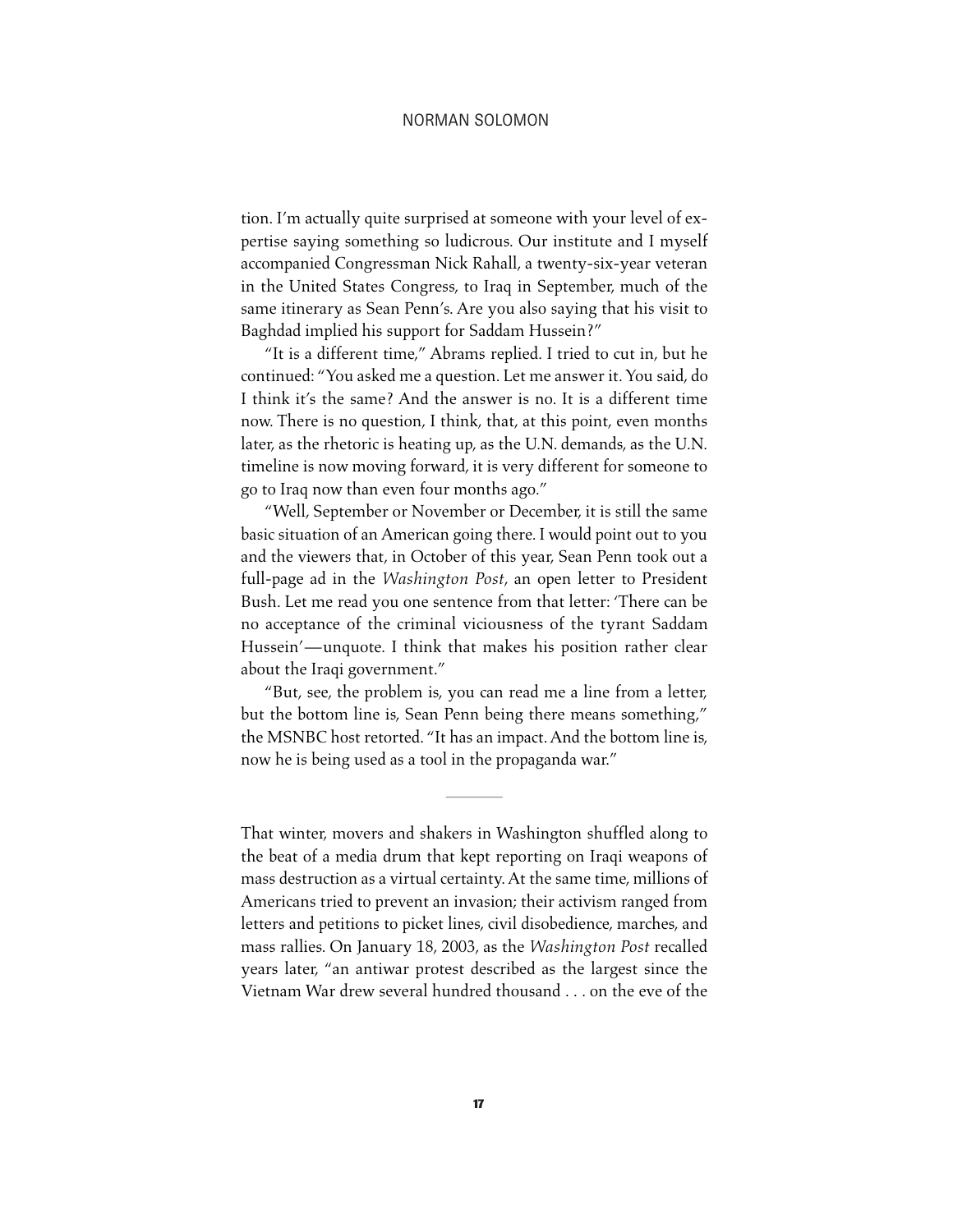Iraq war, in subfreezing Washington weather. The high temperature reported that day was in the mid-20s."

The outcry was global, and the numbers grew larger. On February 15 an estimated 10 million people demonstrated against the impending war. A dispatch from Knight-Ridder news service summed up the events of that day: "By the millions, peace marchers in cities around the world united Saturday behind a single demand: No war with Iraq." But the war planners running the U.S. government were determined.

**––––––––**

#### *March 9, 2003:*

This time I'm debating someone from the Foundation for the Defense of Democracies, a group headed by a former official of the Republican National Committee. The CNN anchor on duty, Anderson Cooper, introduces the segment: "A war of words has erupted over documents the U.S. used to help make its case against Iraq. It concerned some papers Secretary of State Colin Powell showed to the U.N. Security Council when he laid out evidence against Baghdad last month. Well, Friday, chief nuclear inspector Mohamed ElBaradei said he thinks some of those documents were fake, and today he explained why."

The brouhaha is "much ado about nothing," says the Foundation's spokesman, David Silverstein. He adds: "The fact remains that no matter what kind of bad intelligence might have been fed to the United Nations from U.S. or British or other sources, there is no erasing the fact that Saddam has violated U.N. resolutions for twelve years, that he's used poison gas on his own people, that he continues to murder them at will. There is no getting around that. There is no getting around the fact that he's a threat both to U.S. interests in the region and to our allies there. And so whether or not this turns out to be a forgery is almost immaterial. The time has come for Saddam to be removed."

When my turn comes, I say: "It's clear that it is a forgery and it's very important. The reason that the *New York Times* today editori-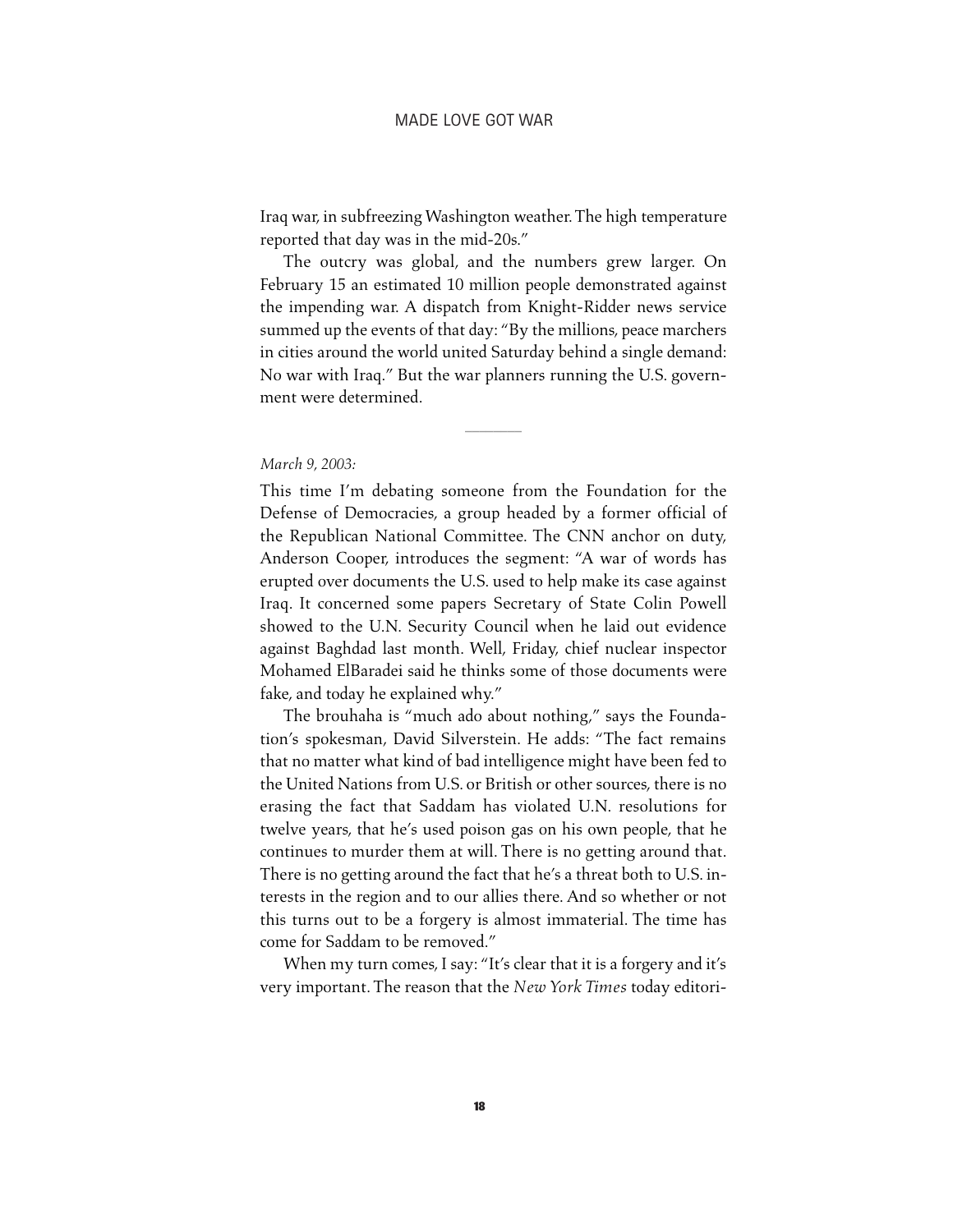alized that the statements on Friday at the U.N. Security Council were devastating from Blix and ElBaradei is that this is part of a pattern. Forged documents claiming that the Iraqis were seeking uranium to enrich for their weapons program turn out to be absolute falsehoods. The much-ballyhooed claim for aluminum tubes for a nuclear program, again, falsehood. A poison factory we heard so much about from Secretary Powell again doesn't hold up when reporters go there."

The discussion plunges downhill soon after Cooper says: "Norman seems to be indicating that he at least believes the U.S. administration knew that these documents perhaps were not accurate. Do you think that is at all a possibility?"

"Well," Silverstein replies, "I'm sure Norman subscribes to the notion that there is this vast right-wing conspiracy out there that controls the minds of people and that we should all be walking around with tin foil on our heads to prevent it. . . ."

Silverstein is one of those TV debaters who has mastered the strategy of constant interruption. For the rest of the segment, it's a battle to complete even a single thought.

solomon: We have a slow motion Gulf of Tonkin incident here where document after document has been proven to be forgery.

silverstein: Is that the best you can do, Norman? Come on.

sOLOMON: Gulf of Tonkin incident here-

*(crosstalk)*

solomon: If you'll stop interrupting me, sir.

silverstein: - you can do better.

solomon: This war is telegraphed ahead of time to be based on lies, and we know it now. We have to stop this war—

silverstein: He murdered Iraqis, he murdered millions of Iraqis.